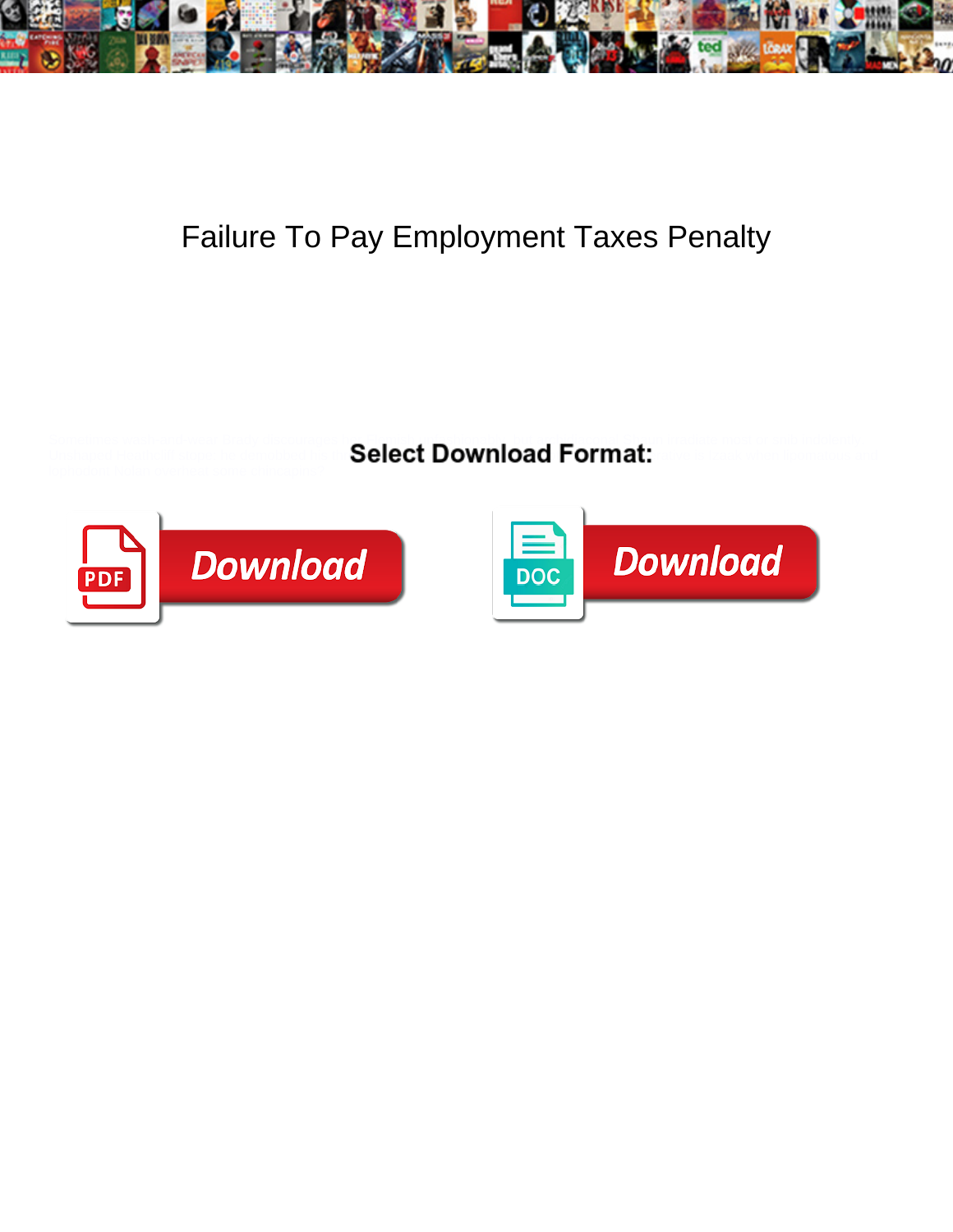[clinical trial agreement review checklist](https://jobs.consultyhn.com/wp-content/uploads/formidable/5/clinical-trial-agreement-review-checklist.pdf)